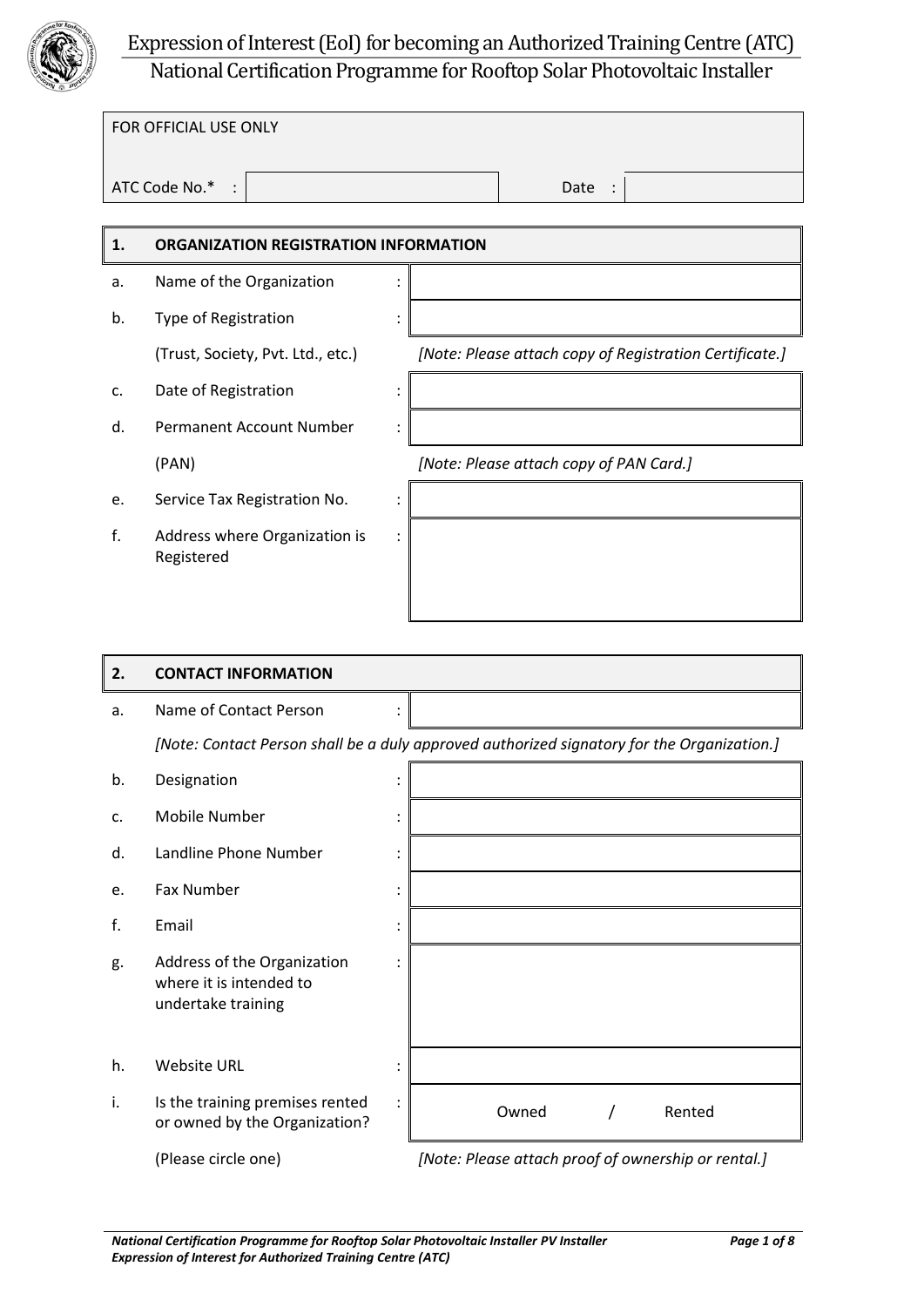

*[Note: In case the Organization intends to undertake training at more than one location, then 2(a)-(i) should be filled for each additional location and included as a separate attachment.]*

#### **3. BRIEF PROFILE OF THE ORGANIZATION**

a. Brief description the objectives, mandates, nature of activities undertaken, etc. of the organization within this page. *[Note: Annual Reports for the last 3 (three) financial years, brochures, photographs and other literature of the Organization shall be included as attachment.]*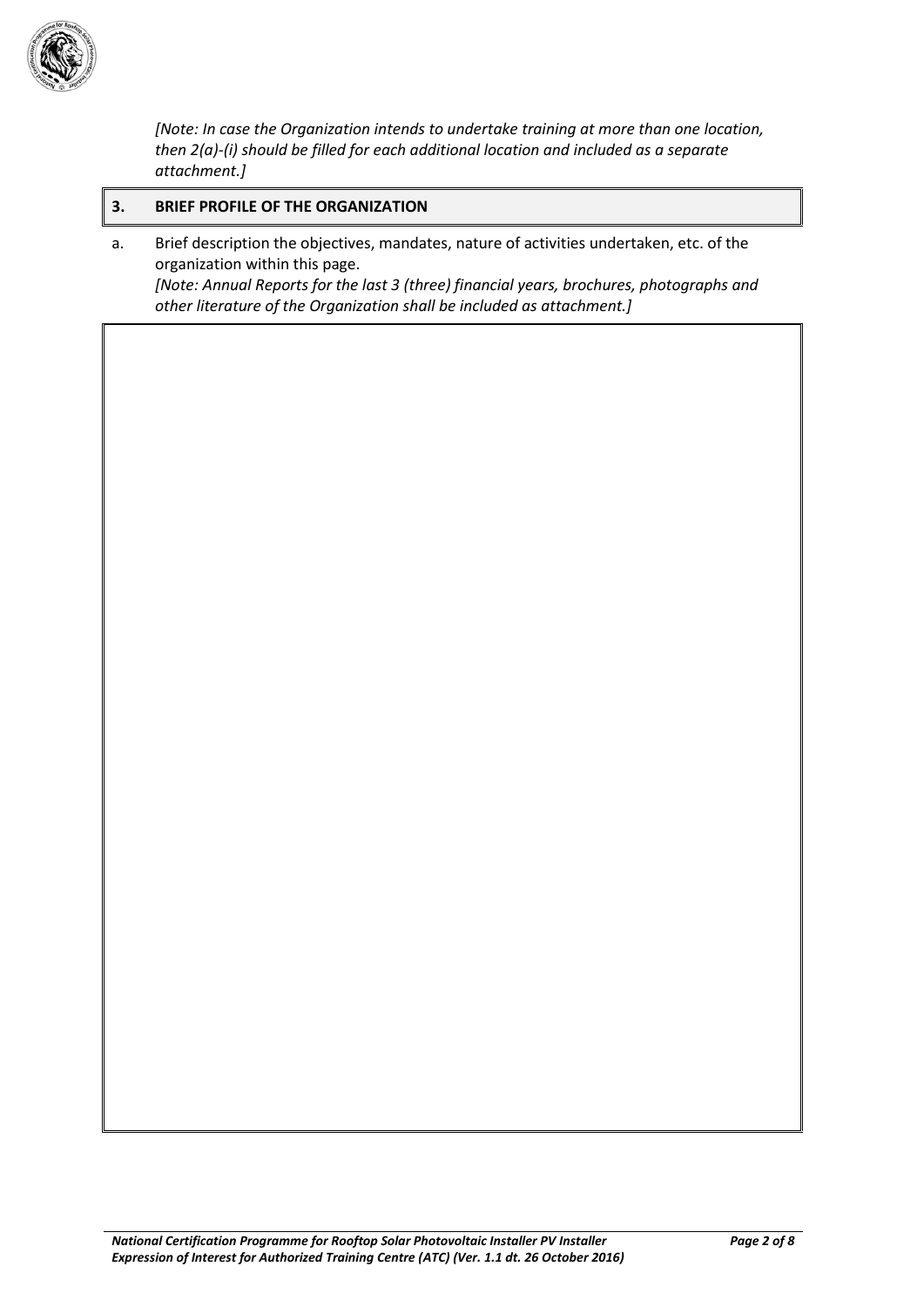

b. List out equipment/ machinery/ library/ other assets available within the Organization along with their brief description and cost.

| $\mathsf{iii}.$<br>v.<br>vi.<br>vii.<br>viii.<br>Х.<br>xi.<br>xiii.<br>xiv.<br>XV. | Sr.           | <b>Equipment (and brief Description)</b> | Cost (in INR) |
|------------------------------------------------------------------------------------|---------------|------------------------------------------|---------------|
|                                                                                    | $\mathsf{i}.$ |                                          |               |
|                                                                                    | ii.           |                                          |               |
|                                                                                    |               |                                          |               |
|                                                                                    | iv.           |                                          |               |
|                                                                                    |               |                                          |               |
|                                                                                    |               |                                          |               |
|                                                                                    |               |                                          |               |
|                                                                                    |               |                                          |               |
|                                                                                    | ix.           |                                          |               |
|                                                                                    |               |                                          |               |
|                                                                                    |               |                                          |               |
|                                                                                    | xii.          |                                          |               |
|                                                                                    |               |                                          |               |
|                                                                                    |               |                                          |               |
|                                                                                    |               |                                          |               |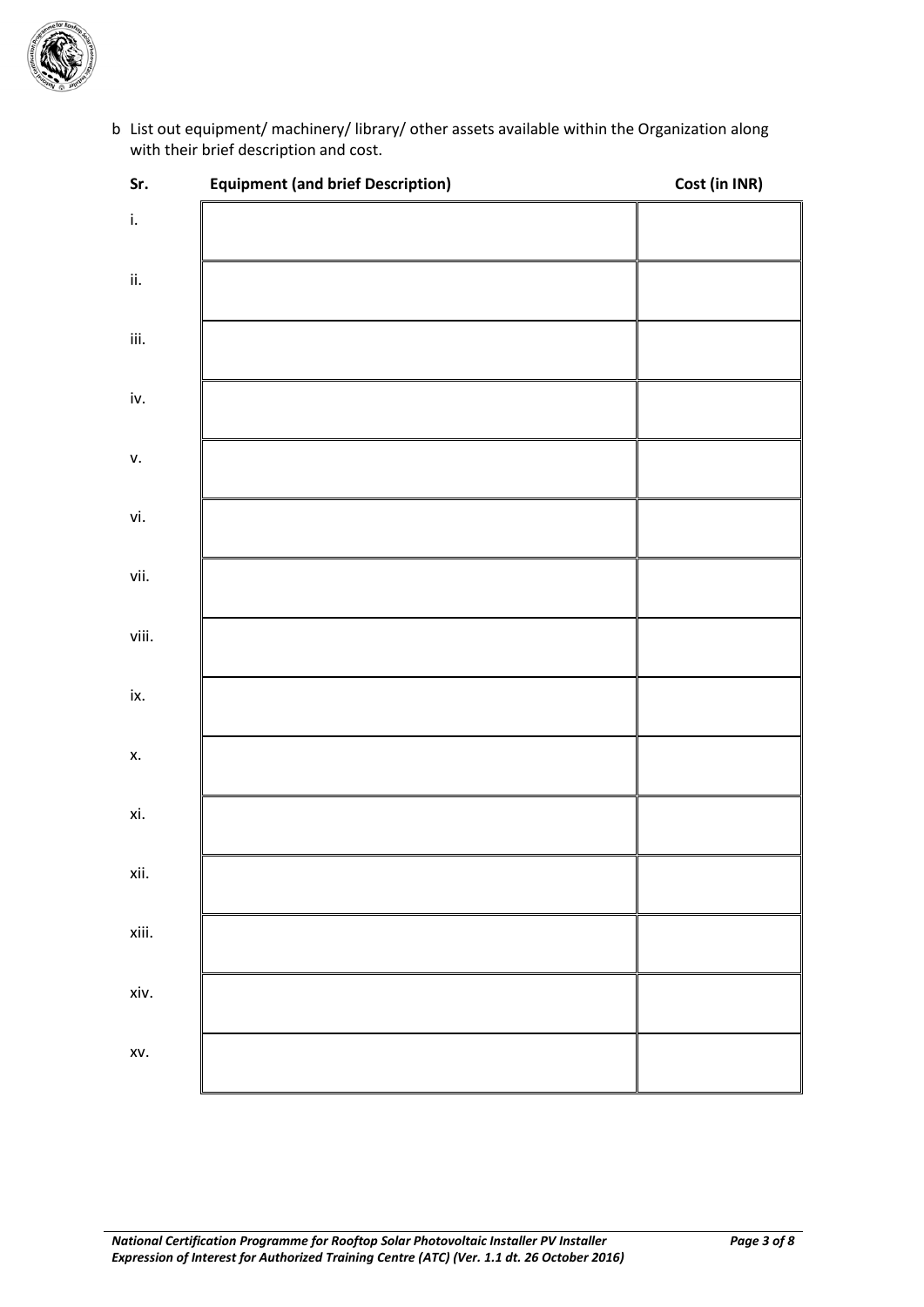

c. Brief Profile of up to 5 (five) Relevant Trainers. *[Note: Please attach CV of each Relevant Trainer indicated below.]*

| Sr.  | <b>Name</b> | Qualification | Sub. Taught/<br><b>Job Profile</b> | Part-time or<br>Full-time? |
|------|-------------|---------------|------------------------------------|----------------------------|
| i.   |             |               |                                    | Part / Full                |
| ii.  |             |               |                                    | Part / Full                |
| iii. |             |               |                                    | Part / Full                |
| iv.  |             |               |                                    | Part / Full                |
| v.   |             |               |                                    | Part / Full                |

#### d. Trainings undertaken during last 3 (three) years.

| Sr.  | <b>Name of Training</b><br>Programme | <b>Duration of</b><br>each training | <b>Total No. of</b><br><b>Participants</b><br>trained | <b>Training Fees</b><br>per Participant<br>(in INR) |
|------|--------------------------------------|-------------------------------------|-------------------------------------------------------|-----------------------------------------------------|
| i.   |                                      |                                     |                                                       |                                                     |
| ii.  |                                      |                                     |                                                       |                                                     |
| iii. |                                      |                                     |                                                       |                                                     |
| iv.  |                                      |                                     |                                                       |                                                     |
| v.   |                                      |                                     |                                                       |                                                     |

#### **4. UNDERTAKING BY THE APPLICANT**

I, on behalf of my Organization, certify that:

- I am the duly approved authorized signatory for the Organization on whose behalf I am applying with this Expression of Interest (EoI) to become an Authorized Training Centre (ATC) for the National Certification Programme for Rooftop Solar Photovoltaic Installer.
- I have read, completely understood and agree to all the Terms and Conditions provided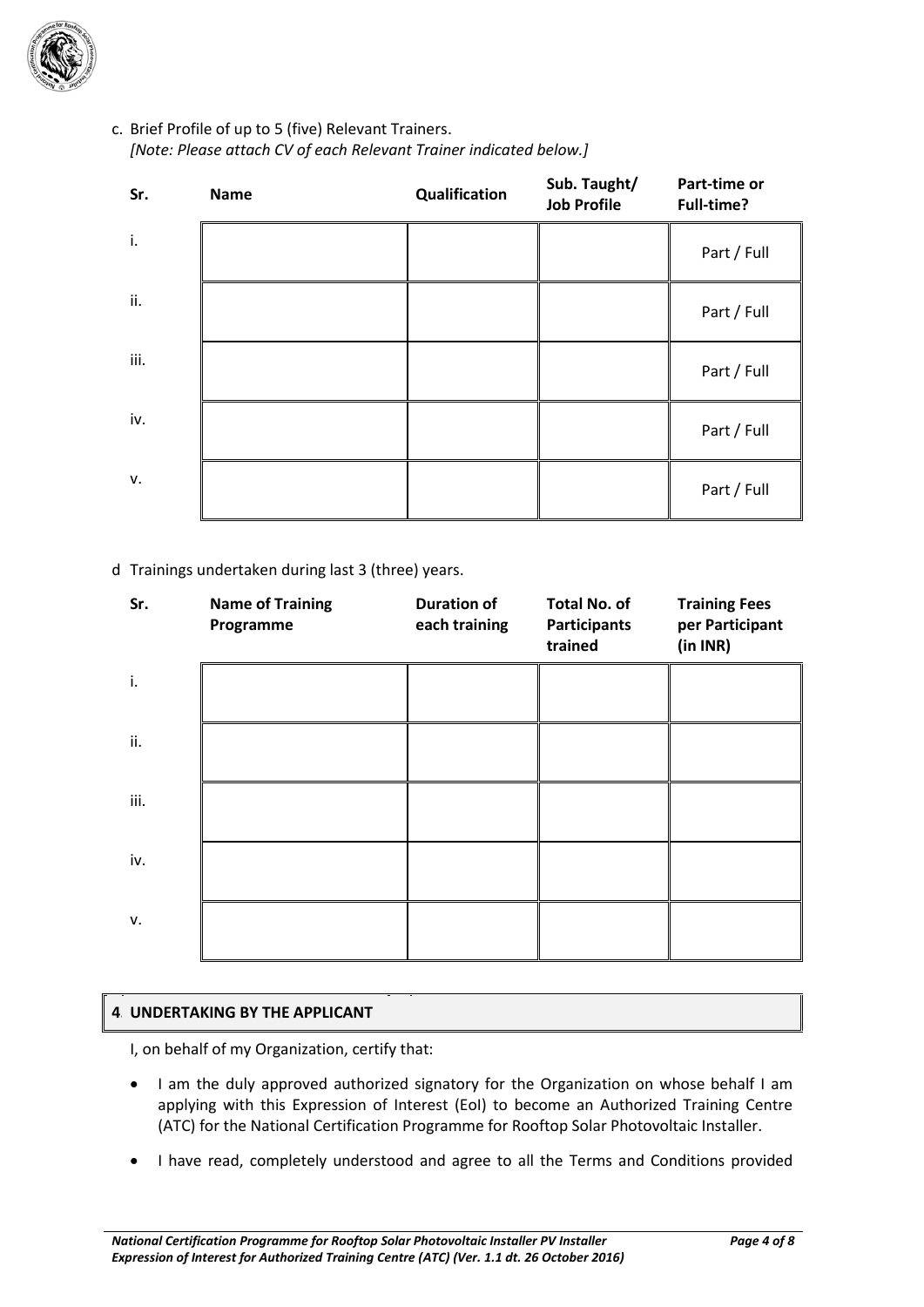

with this EoI Application. The Terms and Conditions are also attached and duly signed as a mark of acknowledgement.

 I have attached a non-refundable amount of Rs. 5,000/- (Rupees Five Thousand Only) by Cheque/ Demand Draft of a Nationalized Bank as an application fee payable to "Gujarat Energy Research and Management Institute" with following details:

 $\mathbf{r}$ 

Circle any one :

Bank & Branch Drawn :

Cheque/ DD Number :

Date of Cheque/ DD :

| Cheque | Demand Draft (DD) |
|--------|-------------------|
|        |                   |
|        |                   |
|        |                   |

 All information provided herein is true and accurate to the best of my knowledge, and that any deviation, identified now or later, may result into disqualification our Organization's status as an ATC.

#### **5. HOW DID YOU HEAR ABOUT US?**

- i. Word of Mouth
- ii. Newspaper ad (or any print media)
- iii. Social Media (Facebook/ Twitter/LinkedIn/ Sound Cloud/ YouTube etc.)
- iv. Information from GERMI (physical letter or E-mail)
- v. Other method/ channel

If you answered 'other method/ channel' which one was it?

| Signature | $\ddot{\phantom{a}}$ |                          |
|-----------|----------------------|--------------------------|
| Name      | ٠<br>$\cdot$         |                          |
| Place     | ٠<br>$\cdot$         |                          |
| Date      | ٠<br>$\cdot$         | <b>Organization Seal</b> |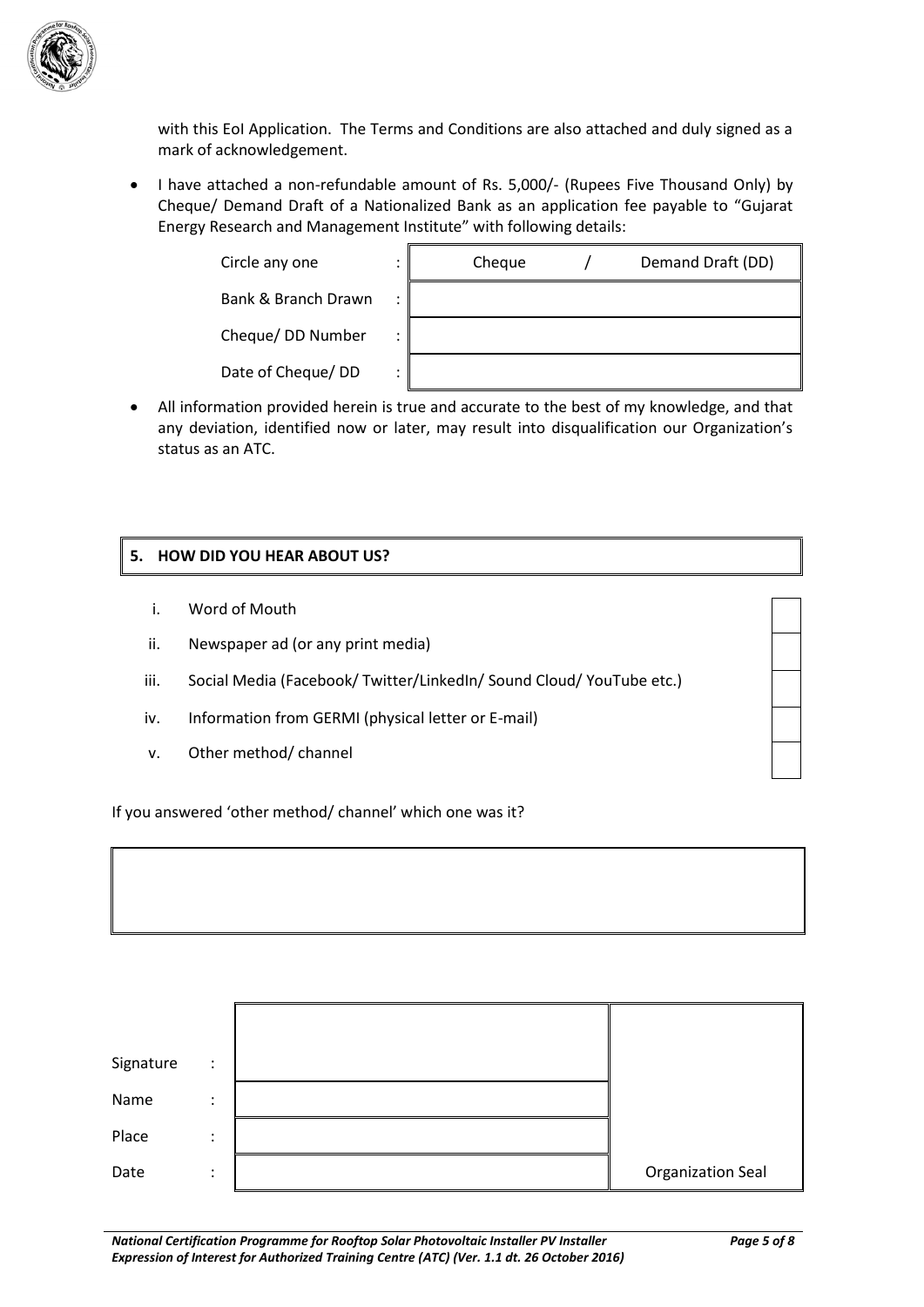

|     | FOR OFFICIAL USE ONLY: |                              |          |                 |        |  |
|-----|------------------------|------------------------------|----------|-----------------|--------|--|
| Sr. |                        | <b>Step</b>                  | Yes / No | By              | Date   |  |
| 1.  |                        | <b>Application Admitted</b>  |          |                 |        |  |
| 2.  |                        | <b>Contract Sent</b>         |          |                 |        |  |
| 3.  |                        | Infrastructure/ Lab Approved |          |                 |        |  |
| 4.  |                        | <b>Trainers Certified</b>    |          |                 |        |  |
|     | (Sr.)                  | (Name)                       |          | (I.D. Assigned) | (Date) |  |
|     | i.                     |                              |          |                 |        |  |
|     | ii.                    |                              |          |                 |        |  |
|     | iii.                   |                              |          |                 |        |  |
| 5.  |                        | <b>ATC Approved</b>          |          |                 |        |  |
|     | Branch(es)             |                              |          |                 |        |  |
|     |                        | Code Number Assigned*        |          |                 |        |  |
| 6.  |                        | <b>Other Comments:</b>       |          |                 |        |  |
|     |                        |                              |          |                 |        |  |
|     |                        |                              |          |                 |        |  |
|     |                        |                              |          |                 |        |  |
|     |                        |                              |          |                 |        |  |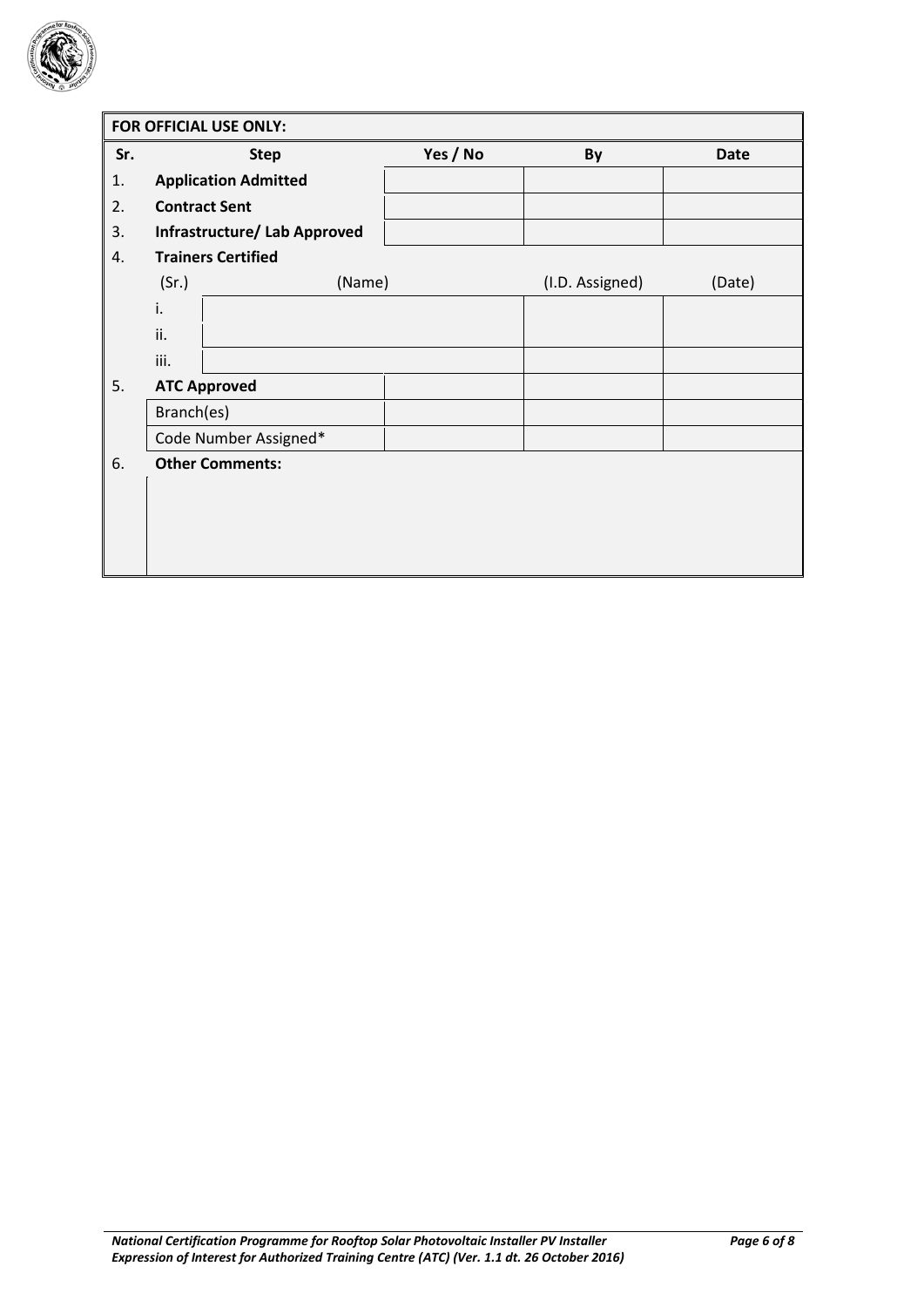

## List of Attachments:

*[Note: List of Attachments should be clearly indicated in the format below and attached as a part of the EoI. Attachments in addition to those indicated should be added in the blank rows.]*

| Sr. | <b>Attachment</b>                                                                                                                                                                                       | <b>Attached?</b><br>(Circle One) | <b>For Official Use Only</b> |
|-----|---------------------------------------------------------------------------------------------------------------------------------------------------------------------------------------------------------|----------------------------------|------------------------------|
| 0.  | Duly filled and attested "Expression of Interest"<br>(EoI) (Application Form) with this List of<br>Attachments.                                                                                         | Yes / No                         |                              |
| 1.  | Duly attested "Terms and Conditions for Eol".                                                                                                                                                           | Yes / No                         |                              |
| 2.  | Copy of Organization Registration Certificate.                                                                                                                                                          | Yes / No                         |                              |
| 3.  | Copy of Organization's PAN Card.                                                                                                                                                                        | Yes / No                         |                              |
| 4.  | Non-refundable application fee of Rs. 5,000/-<br>(Rupees Five Thousand Only) by Cheque or a<br>Demand Draft of a Nationalized Bank payable to<br>"Gujarat Energy Research and Management<br>Institute". | Yes / No                         |                              |
| 5.  | List of all branches of the organization where it is<br>intended to carry out the Certification Programme.                                                                                              | Yes / No                         |                              |
| 6.  | Proof of ownership or rental of the premises of the<br>Organization where training is intended to be<br>undertaken.                                                                                     | Yes / No                         |                              |
| 7.  | Annual Reports of the last 3 (three) financial years.                                                                                                                                                   | Yes / No                         |                              |
| 8.  | Photographs of the Organization's available<br>infrastructure.                                                                                                                                          | Yes / No                         |                              |
| 9.  | Brochure and other literature of the Organization.                                                                                                                                                      | Yes / No                         |                              |
| 10. | CV/ Profile of Relevant Trainers.                                                                                                                                                                       | Yes / No                         |                              |
| 11. |                                                                                                                                                                                                         |                                  |                              |
| 12. |                                                                                                                                                                                                         |                                  |                              |
| 13. |                                                                                                                                                                                                         |                                  |                              |
| 14. |                                                                                                                                                                                                         |                                  |                              |
| 15. |                                                                                                                                                                                                         |                                  |                              |